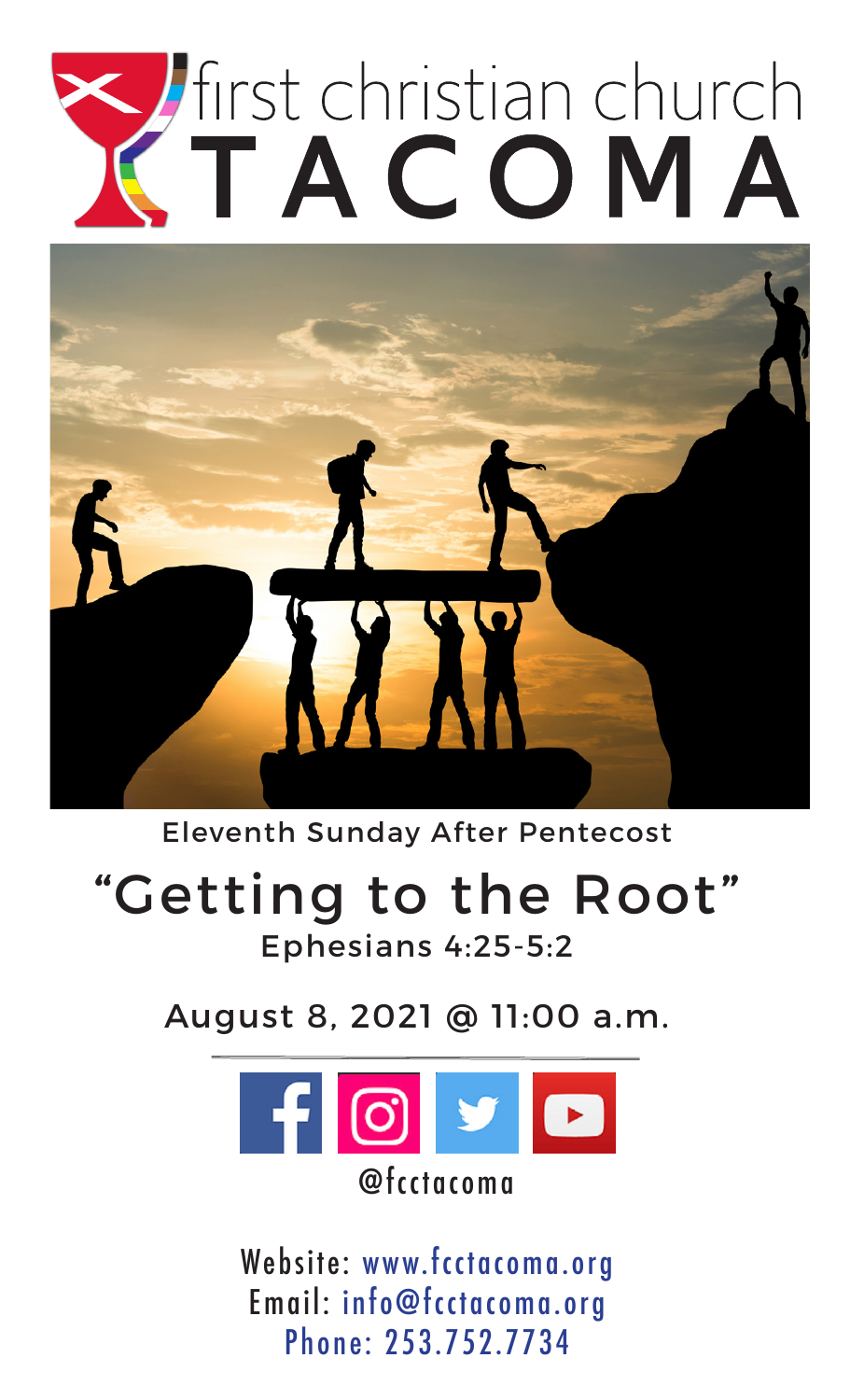## **Gathering Music**

## **Welcome** Rev. Doug Collins

**Prelude FCC Trio** 

"Lean on Me"

## **Call to Worship**  Dorothy Beeles

*In love, we are gathered. A tapestry of life which God has made with joy. Give thanks to the God who is setting our path. See God in the face of your neighbor. Put away all bitterness and slander, For now is the time for us to work together. Let us worship our living God.*

## **Opening Hymn**

"When Morning Lights the Eastern Skies"

1 When morning lights the eastern skies, O Lord, Your mercy show; On You alone my hope relies, Let me Your kindness know.

2 Teach me the way that I should go; I lift my soul to You; For refuge from my cruel foe To You, O Lord, I go.

3 You are my God, to You I pray; Teach me Your will to heed; And in the right and perfect way May Your good Spirit lead.

4 For Your Name's sake, O gracious Lord, Revive my soul and bless, And in Your faithfulness and love Redeem me from distress.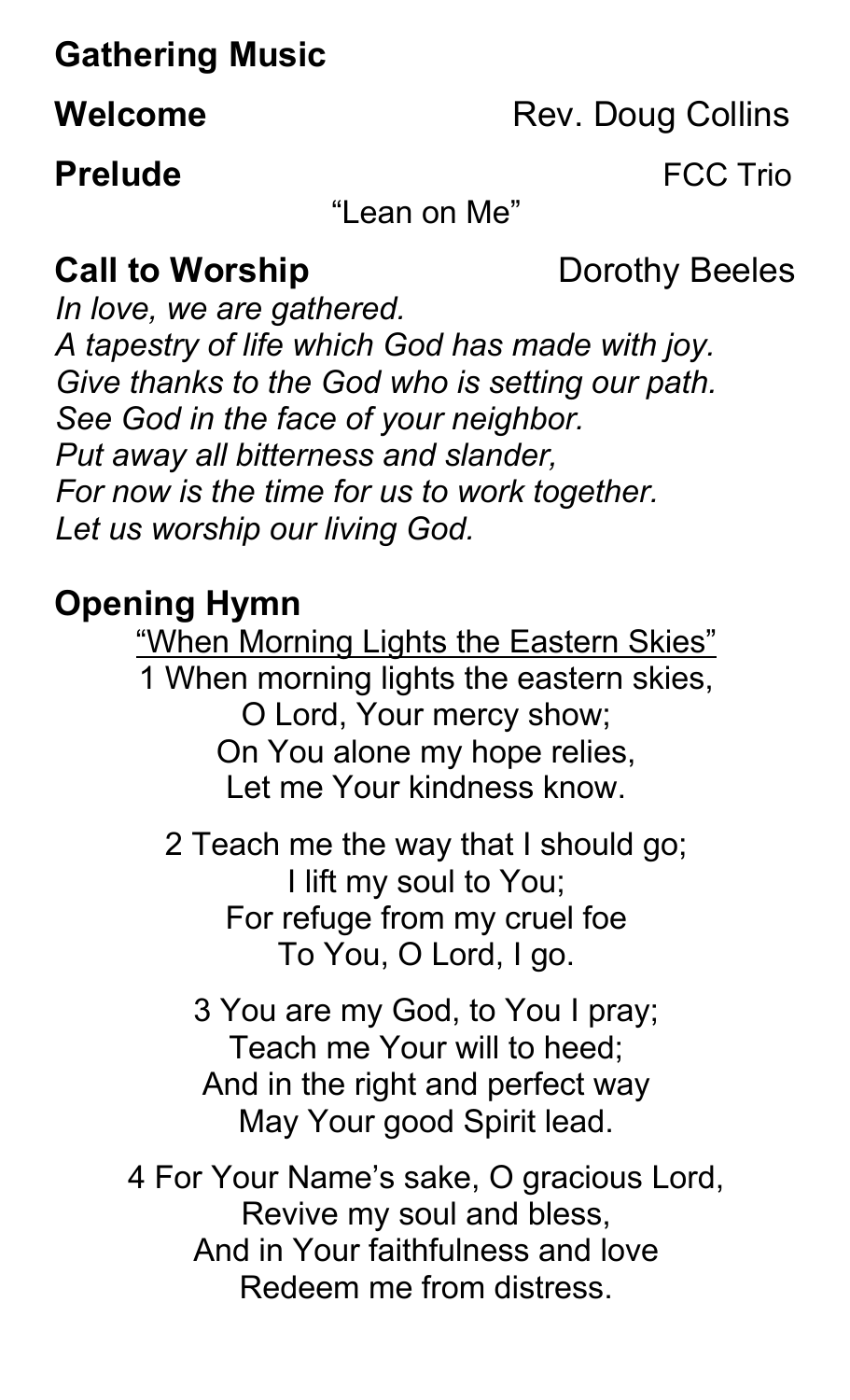## **A Time for Prayer** Pastor Doug

After a pastoral prayer is offered, worshippers are invited to light a candle at a nearby station as we continue our time of prayer.

"Lord, Listen to Your Children Praying"

CH 305

# **Community Prayer Eternal Spirit, Earth-maker, Pain-bearer**

From the New Zealand Prayer Book Find this week's responsive prayer insert in your pew.

## **Scripture Reading business Constructs** Dorothy Beeles **Ephesians 4:25 – 5:2**

**<sup>25</sup>**So then, putting away falsehood, let all of us speak the truth to our neighbors, for we are members of one another. **<sup>26</sup>**Be angry but do not sin; do not let the sun go down on your anger, **<sup>27</sup>** and do not make room for the devil. **<sup>28</sup>**Thieves must give up stealing; rather let them labor and work honestly with their own hands, so as to have something to share with the needy. **<sup>29</sup>** Let no evil talk come out of your mouths, but only what is useful for building up, as there is need, so that your words may give grace to those who hear. **<sup>30</sup>**And do not grieve the Holy Spirit of God, with which you were marked with a seal for the day of redemption. **<sup>31</sup>**Put away from you all bitterness and wrath and anger and wrangling and slander, together with all malice, **<sup>32</sup>** and be kind to one another, tenderhearted, forgiving one another, as God in Christ has forgiven you. **5 <sup>1</sup>**Therefore be imitators of God, as beloved children, **<sup>2</sup>** and live in love, as Christ loved us and gave himself up for us, a fragrant offering and sacrifice to God.